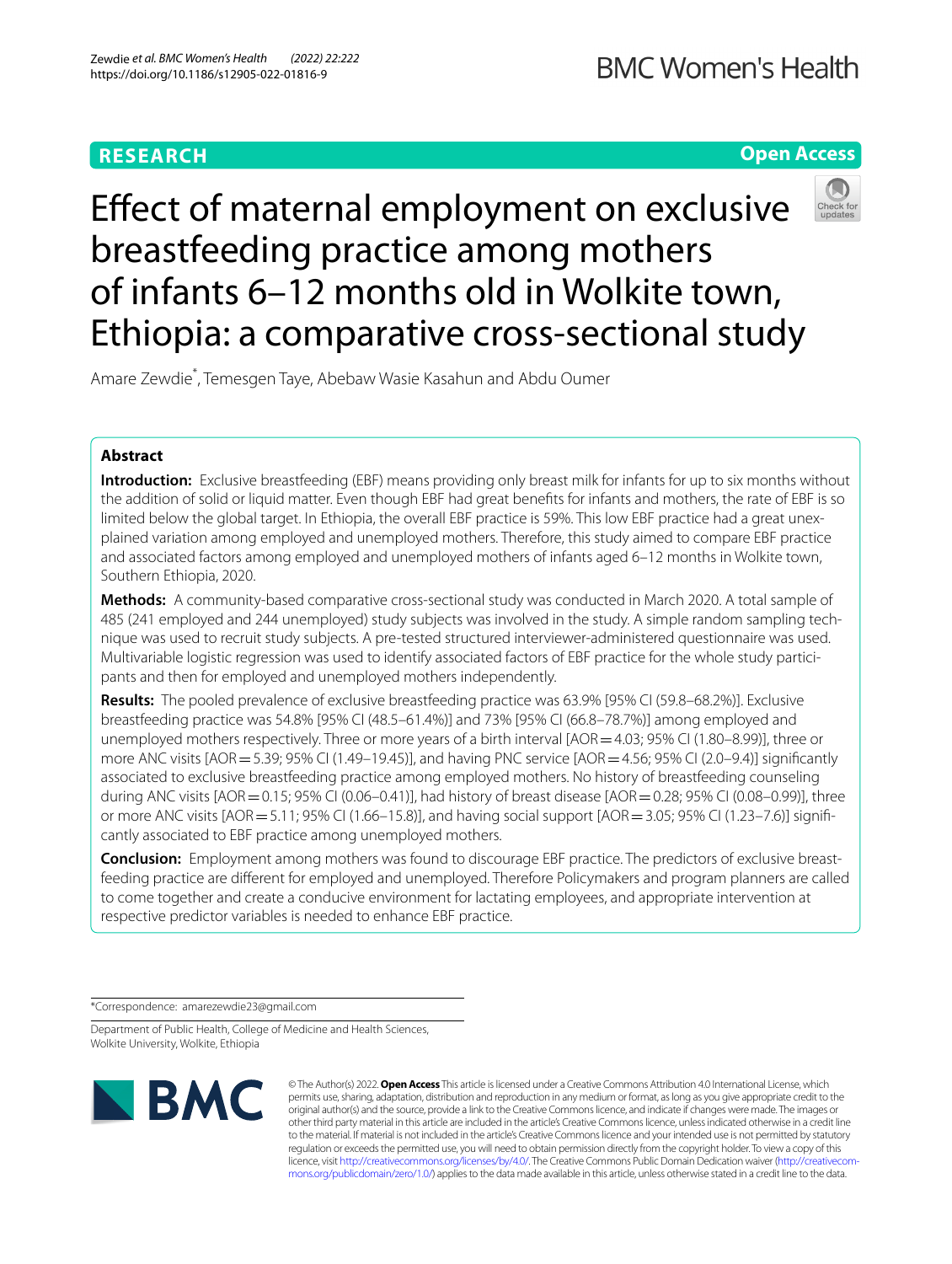**Keywords:** Exclusive breastfeeding practice, Mother's employment, Infant feeding, Comparative cross-sectional, Ethiopia

## **Introduction**

Exclusive breastfeeding (EBF) means providing only breast milk for infants for up to six months without the addition of solid or liquid matter with the exception of oral rehydration solution, or drops/syrups of vitamins, minerals, or medicines [[1,](#page-9-0) [2](#page-9-1)]. Breast milk in the frst six months contains all the necessary nutrients provided in a bioavailable and easily digestible form. It is among the most efective ways to promote maternal and child health [[3\]](#page-9-2). Exclusively breastfed infants can be protected from diarrhea, acute respiratory infections, risk of obesity, and allergies [\[4\]](#page-9-3). It is also important to the mother in returning the uterus to pre-pregnancy size faster; reduces the risk of breast, ovarian, uterine cancers, and osteoporosis. It also creates a special bond between mother and infant and aids in household food security by saving money [\[5](#page-9-4), [6\]](#page-9-5). World health organization recommends EBF for the first six months of life. Then safe and adequate foods should be started after the six months, and breastfeeding continued up to two years and beyond [\[1](#page-9-0), [7\]](#page-9-6).

Globally, in 2021 only 44% of infants 0–6 months old are exclusively breastfed [[8\]](#page-9-7). In Sub-Saharan Africa and East Africa, EBF practice was 31% and 42% respectively [[9\]](#page-9-8). Ethiopian demographic health survey (EDHS) 2019 showed that EBF practice in Ethiopia was estimated to be 59% [[10\]](#page-9-9). Despite appropriate feeding practice, being the most cost-efective intervention to reduce child morbidity and mortality, WHO in 2013 reported that nonexclusive breastfeeding contributes to 11.6% of mortality in children under the age of five years. This was equivalent to about 804,000 child deaths [\[11\]](#page-9-10). UNICEF in 2018 noted that improving breastfeeding rates around the world could save the lives of more than 820,000 children under the age of fve every year [[3\]](#page-9-2). Non-exclusive breastfeeding results in an estimated 40% of under‐fve stunting in Western and Central Africa [[12\]](#page-9-11). In Ethiopia, adequate EBF practices are expected to save the life of 70,000 infant deaths per year which is 24% of the total infant deaths annually [[13\]](#page-9-12).

In 2016, Ethiopia developed several nutritional strategies to increase the nutritional status of the child. These are: Promoting EBF for the frst 6 months, establishing a baby-friendly health facility initiative in all public and private health facilities, enforcing the International Code of Marketing for Breast milk Substitutes, promoting the enactment of maternity leave, implementing breastfeeding rooms in major service providing institutions, and support employed breastfeed mothers to exclusively breastfeed their child [[14\]](#page-9-13). Although repeated recommendations were given to EBF practice in Ethiopia, a trend study from 200 to 2016 revealed that the improve-ment in EBF practice was not statistically significant [\[15](#page-9-14)]. Similarly, EDHS showed that EBF practice had no signifcant improvement from 2016 to 2019 since only one percent has been increased [\[10](#page-9-9)].

Several factors afect the EBF practice. Among these maternal employment, parity, maternal perception of the quantity of breast milk, maternal education, antenatal care visits (ANC), postnatal care (PNC) utilization, maternal health, and birthplace are the most frequently associated factors [[16](#page-9-15)]. Concerning maternal employment, there is a great signifcant variation in EBF practice among employed and unemployed mothers [[17](#page-9-16)[–19](#page-9-17)]. Despite women's labor forces being increased at an alarming rate in Ethiopia, EBF practice among employed mothers is relatively lower than among unemployed mothers  $[17–19]$  $[17–19]$  $[17–19]$ . The reason for the wide observed difference in EBF practice among employed and unemployed women is not well explained unless a few hypotheses that explain early resumption to work will reduce EBF practice among employed mothers. The aforementioned studies were done when the post-partum maternity leave was three months. Even though no a day's post-partum maternity leave is increased from three to four months as a national nutritional strategy, EBF practice after the policy change is not known. Therefore, this study aimed to assess the association between maternal employment and EBF practices among mothers with infants between the ages of 6 and 12 months.

The study provides important evidence inputs for designing programs to improve EBF practice by considering the factors that afect the EBF practice of mothers in each group. The result of this study also has a potential contribution for program planners to design strategies to support employed breastfeeding mothers; such as implementing a breastfeeding room program in their working area. Considering those and similar rationale this study intended to assess the level of exclusive breastfeeding practice and associated factors among employed and unemployed mothers with an infant aged 6–12 months in Wolkite town, Southern Ethiopia, 2020.

#### **Method and materials**

## **Study design, period, and setting**

A community-based comparative cross-sectional study design was conducted from February 20 to March 28,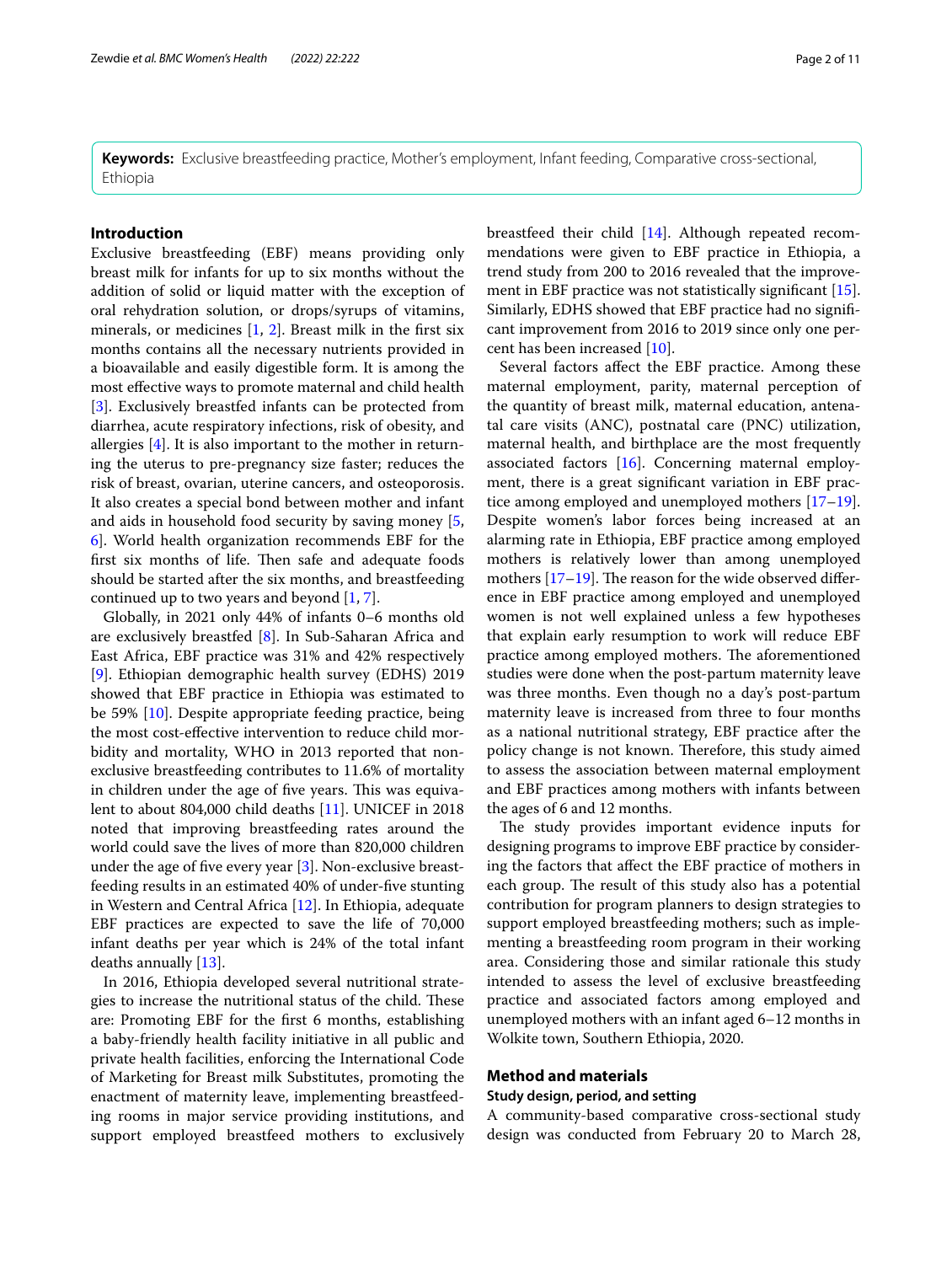2020, at Wolkite town which is found 158 km away from Addis Ababa, the capital city of Ethiopia in the southwest direction along the main road from Addis Ababa to Jimma. Wolkite town administration is organized into 3 sub-city and 7 kebeles. According to the Wolkite town administration health office report of 2019, the population size of the town is estimated to be 72,929, from this 15,413 are estimated to be 15–49 years old women and 1,106 are infants between 6 and 12 months of age [[20\]](#page-9-18).

#### **Population and sample**

All mothers who had infants 6–12 months old (employed and unemployed mothers) and who live in the study area for at least six months were the source population. Mothers who had infants between 6 and 12 months old from simple randomly selected households were the study population. Mothers of babies with cleft lip, and/or cleft palate and severely ill mothers were excluded.

The sample size was determined for the two objectives (prevalence and associated factors).

The sample size for the first objective.

According to a previous study conducted in the Fafan zone, Somali regional state of Ethiopia in 2019, the prevalence of EBF among employed mothers was 25%, and the prevalence of EBF among unemployed mothers was 83%  $[17]$  $[17]$ . Then the sample size is determined by using the following statistical formula.

 $n = (p1q1 + p2q2)(f())}/((p1 - p2)^2)$ 

Finally, the calculated sample sizes by using the frst objective and associated factors were compared. Then the largest sample size was taken. Therefore, the largest sample size of 239 in each group was taken, and after considering of 5% non-response rates the total sample size for each group was 251,

Regarding the sampling procedure frst, the sample size was proportionally allocated to each kebele based on the total number of targeted women-child pairs in each kebele. Then household survey was conducted before data collection to identify the employment status of the mother and to provide an identity code for each eligible household in all kebeles. After having the number of employed and unemployed mothers, again the total sample size was proportionally allocated by employment status in each kebele. Then computer-generated simple random sampling technique was used to select study participants.

#### **Data collection instrument and procedure**

Data were collected by face-to-face interviews using pretested structured questionnaires which were prepared after reviewing diferent literature such as EDHS,2016 questionnaires, and other published literature on related topics  $[17-19, 21-24]$  $[17-19, 21-24]$  $[17-19, 21-24]$ . The questionnaire consists of fve parts; socio-demographic characteristics, maternal health service and infant related factors, breastfeeding and related items, maternal breastfeeding-related knowledge, and other barriers to exclusive breastfeeding. Data

 $n = \frac{(0.25 \times 0.75 + 0.83 \times 0.17) \times 7.84}{(0.25 - 0.83)^2} = 8$ , for each employed and unemployed mothers

where  $P1 = 0.25$  (prevalence of EBF among employed),  $q1=1 - p1$ , P2=0.83 (prevalence of EBF among unemployed),  $q2=1 - p2$  and f  $(\alpha, \beta) = 7.84$ ; when the power = 80% and  $α = 5%$ .

The sample size for associated factors is calculated using a comparative study done at Gonder town with the assumptions of 95% confdence interval, 80% power using OpenEpi version 3.01 [[19\]](#page-9-17) presented as follows (Table [1\)](#page-2-0).

were collected by four clinical nurse professionals with the supervision of two public health professionals.

## **Study variables**

Exclusive breastfeeding practice was the dependent variable. Independent variables include; socio-demographic factors such as maternal age, educational level, employment status, knowledge, working hours, paternal

<span id="page-2-0"></span>

|  | Table 1 Sample size calculation for the study by considering associated factors Wolkite, 2020 |  |  |  |  |  |  |  |  |
|--|-----------------------------------------------------------------------------------------------|--|--|--|--|--|--|--|--|
|--|-----------------------------------------------------------------------------------------------|--|--|--|--|--|--|--|--|

| Outcome variable | <b>Associated factors</b> | CI | <b>AOR</b><br>Ratio<br>Power |  | Outcome among |                | Total sample     |     |
|------------------|---------------------------|----|------------------------------|--|---------------|----------------|------------------|-----|
|                  |                           |    |                              |  |               | <b>Exposed</b> | <b>Unexposed</b> |     |
| EBF practice     | Place of birth            | 95 | 80                           |  | 0.53          | 239            | 239              | 478 |
|                  | Knowledge of EBF practice | 95 | 80                           |  | 0.437         | 158            | 158              | 316 |
|                  | Marital status            | 95 | 80                           |  | 1.88          | 205            | 205              | 410 |
|                  | Employment status         | 95 | 80                           |  | 3.43          | 56             | 56               | 112 |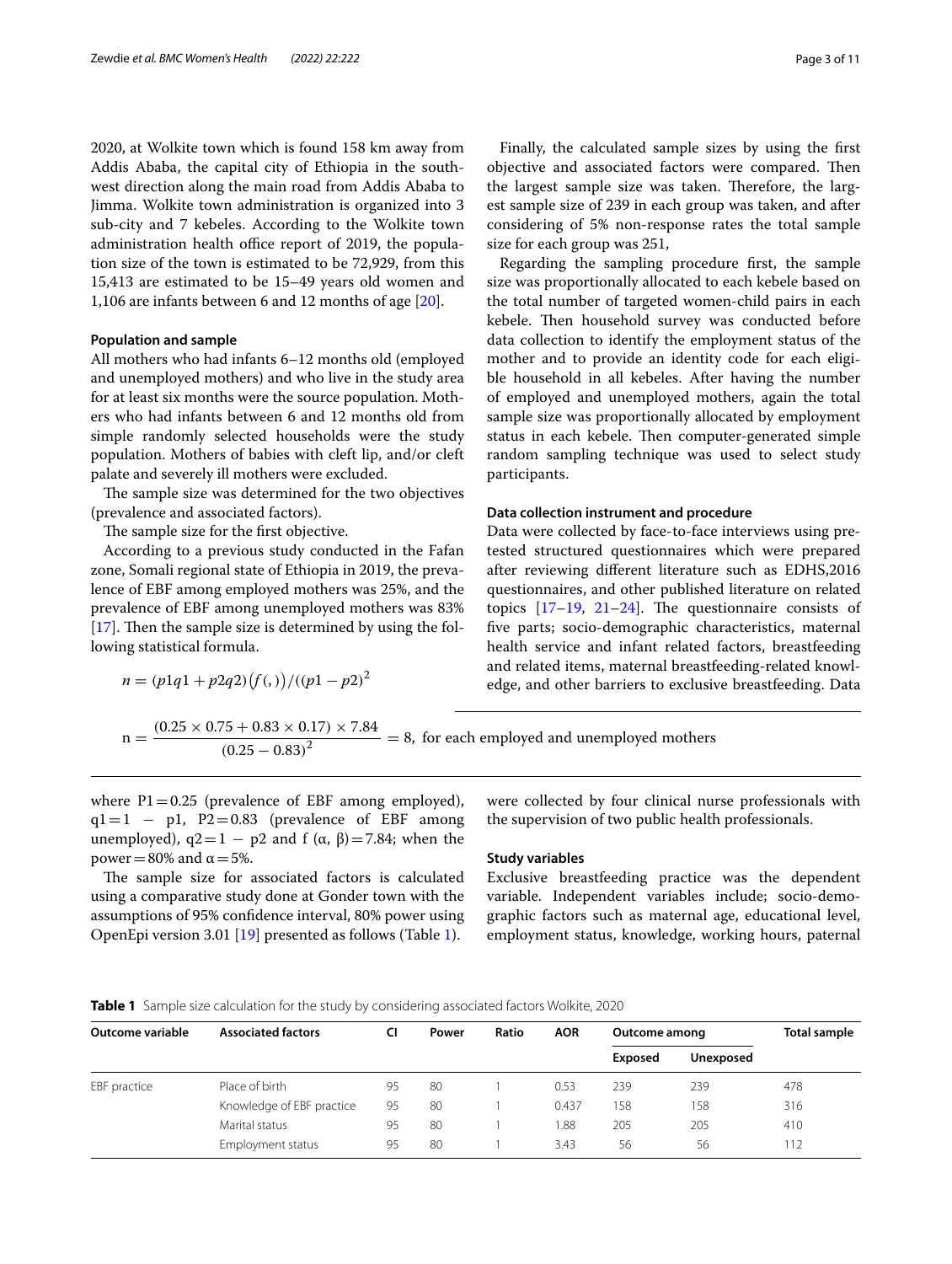educational level, paternal occupation, Family size, household income, and social support. Maternal healthrelated factors including parity, number of ANC visits, breastfeeding counseling during pregnancy, Place, and mode of delivery, postnatal care, maternal illness, and Perceived adequacy of breast milk were predictor variables. Similarly, infant-related factors such as birth order and interval, Sex and health status of the infants, and Bottle feeding practice were independent variables.

## **Operational defnitions**

An employed mother is a mother who had employed at a governmental or private organization or day laborer who works for more than eight hours per day for at least fve days per week, and who had employed from birth to six months of the eligible child age.

*Unemployed mother*: a mother, who works at her home as a housewife,

*Social support*: a woman who had given economic, psychological support, and/or breastfeeding counseling from the society or organization.

*Maternal breastfeeding knowledge: There are ten mater*nal knowledge-related questions, and if a study participant responds to fve and above correct answers, she has good knowledge and if she responds to less than fve, she has poor knowledge [\[22](#page-9-21), [25](#page-9-22)].

#### **Data quality assurance**

To ensure the quality of data, three days of training were provided to data collectors and supervisors.

To assess the appropriateness of wording, clarity of the questions, and respondent reaction to the questions and interviewer, a pre-test was done on 5% of the calculated sample size in Emdibir town which has socio-demographic similarities with our study population. Regular supervisions were made during data collection. The collected data were checked for completeness, consistency, and clarity on daily basis.

## **Data analysis**

The data were coded and entered into EpiData version 3.12 statistical software and then exported to SPSS version 21 for further analysis. Descriptive statistics such as frequencies, mean, median, and proportions were computed to fnd out the prevalence of exclusive breastfeeding (EBF) and other indices. Bivariate logistic regression was used to check variables having an association with the dependent variable, and then those variables having a p-value of  $\leq 0.2$  were fitted to multivariable logistic regression for controlling the efects of confounders. Adjusted Odds Ratios with 95% CI and a *P*-value of <0.05 in multivariable logistic regression models were used to declare a signifcant association of variables with the dependent variable. Three multivariable analysis models were ftted; frst, the model was ftted for the whole study participants. Then the model was fitted separately for employed and unemployed study subjects.

## **Results**

## **Socio‑demographic characteristics**

In this study, a total of 241 (49.7%) employed and 244 (50.3%) unemployed women participated with a cumulative response rate of 97%. Concerning age category 92 (38.2%) of employed and 87 (35.7%) of mothers are in the age group of 25–29 years. Most 211 (88%) of employed and 222 (91%) of unemployed mothers were married. Majority189 (78.4%) of employed mothers had a college education and above, but 22 (8%) of unemployed mothers had college and above educational level (Table [2](#page-4-0)).

Among employed study participants, 155 (64%) mothers were governmentally employed.

The majority of husbands among employed mothers 123 (55%) had a college education and above. Whereas only 49 (21%) of husbands among unemployed mothers had a college education and above.

## **Maternal health service and infant related characteristics**

The study revealed that more than half 286 (59%) of mothers had one to two children. The majority of the employed study participant 232 (96.3%) had a history of at least one ANC service follow-up at a health facility throughout their pregnancy. The study showed that almost all 240 (99.6%) employed study participants and 241 (99.2%) unemployed study participants delivered at a health facility, but about 124 (51.5%) of employed and 107 (43.9%) unemployed study subjects had post-natal care service (Table [3\)](#page-5-0).

## **Prevalence of exclusive breastfeeding practice**

The overall exclusive breastfeeding practice among the study participants was  $63.9\%$  (59.8–68.2%). The practice of exclusive breastfeeding among employed and unemployed mothers was 54.8% (95% CI 48.5–61.4%) and 73% (95% CI 66.8–78.7%) respectively**.**

In this study, the majority 236 (98%) of employed and 234 (96%) of unemployed mothers have fed the frst breast milk or colostrum to their newborn. The most 26 (38.8%) frequently reported reason to discontinue exclusive breastfeeding among unemployed mothers was the perception of feeding breast milk only was not suffcient for the infant until six months. On the other hand, among 69 (63.3%) employed mothers the main reason to quit exclusive breastfeeding practice was lack of time.

This study also found that only  $14$  (5.8%) of employed mothers had breastfeeding rooms in their working areas, and 226 (94%) of them said that EBF is difficult to achieve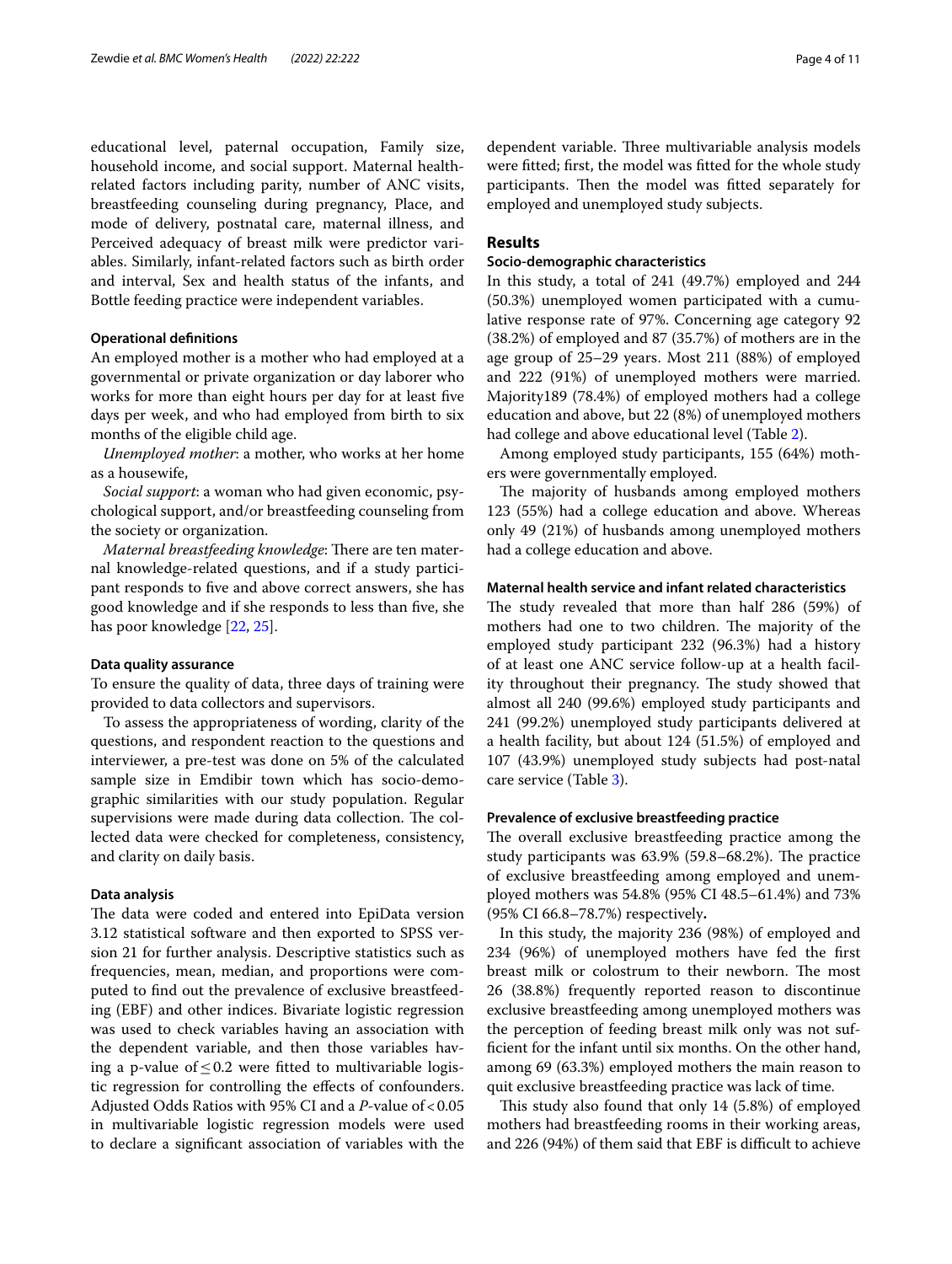| <b>Variables</b>                            | <b>Categories</b>           | <b>Employment status of the mother</b> |             |                          |             |                     |             |  |  |
|---------------------------------------------|-----------------------------|----------------------------------------|-------------|--------------------------|-------------|---------------------|-------------|--|--|
| Religion<br>Ethnicity<br>Maternal education |                             | Employed ( $N = 241$ )                 |             | Unemployed ( $N = 244$ ) |             | Overall $(N = 485)$ |             |  |  |
|                                             |                             | Frequency                              | Percent (%) | Frequency                | Percent (%) | Frequency           | Percent (%) |  |  |
| Maternal age in years                       | $15 - 19$                   | $\mathbf 0$                            | $\Omega$    | $\overline{2}$           | 0.8         | $\overline{2}$      | 0.4         |  |  |
|                                             | $20 - 24$                   | 36                                     | 14.9        | 52                       | 21.3        | 88                  | 18.1        |  |  |
|                                             | $25 - 29$                   | 92                                     | 38.2        | 87                       | 35.7        | 179                 | 36.9        |  |  |
|                                             | $30 - 34$                   | 77                                     | 32          | 64                       | 26.2        | 141                 | 29.1        |  |  |
|                                             | $\geq$ 35                   | 36                                     | 14.9        | 39                       | 16          | 75                  | 15.5        |  |  |
|                                             | Muslim                      | 116                                    | 48.1        | 119                      | 48.88       | 235                 | 48.5        |  |  |
|                                             | Orthodox Christian          | 81                                     | 33.6        | 72                       | 29.5        | 153                 | 31.5        |  |  |
|                                             | Catholic                    | 12                                     | 5           | 9                        | 3.7         | 21                  | 4.3         |  |  |
|                                             | Protestant                  | 31                                     | 12.9        | 42                       | 17.2        | 73                  | 15.1        |  |  |
|                                             | Others*                     | $\overline{\phantom{a}}$               | 0.4         | $\overline{2}$           | 0.8         | 3                   | 0.6         |  |  |
|                                             | Guraghe                     | 127                                    | 52.7        | 123                      | 50.4        | 250                 | 51.5        |  |  |
|                                             | Kebena                      | 40                                     | 16.6        | 44                       | 18.0        | 84                  | 17.3        |  |  |
|                                             | Amhara                      | 38                                     | 15.8        | 35                       | 14.3        | 73                  | 15.1        |  |  |
|                                             | Oromo                       | 14                                     | 5.8         | 15                       | 6.1         | 29                  | 6.0         |  |  |
|                                             | Others**                    | 22                                     | 9.1         | 27                       | 11.1        | 49                  | 10.1        |  |  |
|                                             | Can't read and write        | $\mathbf 0$                            | $\Omega$    | 10                       | 4.1         | 10                  | 2.1         |  |  |
|                                             | Can read and write          | 3                                      | 1.2         | 18                       | 7.4         | 21                  | 4.3         |  |  |
|                                             | Primary education           | 14                                     | 5.8         | 75                       | 30.7        | 89                  | 18.4        |  |  |
|                                             | Secondary education         | 35                                     | 14.5        | 119                      | 48.8        | 154                 | 31.8        |  |  |
|                                             | Collage education and above | 189                                    | 78.4        | 22                       | 8.0         | 211                 | 43.5        |  |  |
| Marital status                              | Married                     | 211                                    | 87.6        | 222                      | 91.0        | 433                 | 89.3        |  |  |
|                                             | Widowed                     | $\overline{4}$                         | 1.7         | $\mathbf{1}$             | 0.4         | 5                   | 1.0         |  |  |
|                                             | Divorced                    | 13                                     | 5.4         | 11                       | 4.5         | 24                  | 5.0         |  |  |
|                                             | Separated                   | 13                                     | 5.4         | 10                       | 4.1         | 23                  | 4.7         |  |  |
| Monthly household                           | $\leq$ 2000                 | 28                                     | 11.6        | 71                       | 29.1        | 99                  | 20.4        |  |  |
| income in ETB                               | 2001-3500                   | 52                                     | 21,6        | 93                       | 38.1        | 145                 | 29.9        |  |  |
|                                             | >3500                       | 161                                    | 66.8        | 80                       | 32.8        | 241                 | 49.7        |  |  |

## <span id="page-4-0"></span>**Table 2** Socio-demographic characteristics of mothers who have infants aged 6 to 12 months, in Wolkite town, South, Ethiopia, 2020

\*No religion and Adventist

\*\*Wolaita, Silte, Tigrie, Hadya, Gamo…

at work. The study also revealed that about 180 (75%) of employed mothers had maternity leave with payments. Of those who had maternity leave with payment about 160 (97%) of them had 16 weeks and longer maternity leave.

## **Factors associated with exclusive breastfeeding practice** *Factors associated with exclusive breastfeeding practice among all participants*

In multivariable regression mothers who had three or more ANC, visits were 6.33[AOR=6.33; 95% CI (2.85– 14.06)] times more likely to exclusively breastfeed their infant than mothers who had less than three ANC visits. Mothers who had postnatal care were  $3.77$ [AOR=3.77; 95% CI (2.16–6.59)] times more likely to practice exclusive breastfeeding than those mothers who had no postnatal care. Having birth intervals of three or more years were 3.18 times more likely to practice EBF than those who had less than three years' birth intervals [AOR=3.18; 95% CI (1.79- 5.65)]. Unemployed mothers were 2.97 times more likely to exclusively breastfed their infant compared to employed mothers [AOR=2.97: 95% CI (1.71–5.17)] (Table [4\)](#page-6-0).

## *Factors associated with exclusive breastfeeding among employed mothers*

Among employed mothers, a birth interval of three or more years was 4.03 more likely to practice EBF than those who had less than three years of a birth interval [AOR=4.03; 95% CI (1.80–8.99)]. Employed mothers who had three or more ANC visits at health facilities were fve times more likely to exclusively breastfeed their infant than those mothers who had less than three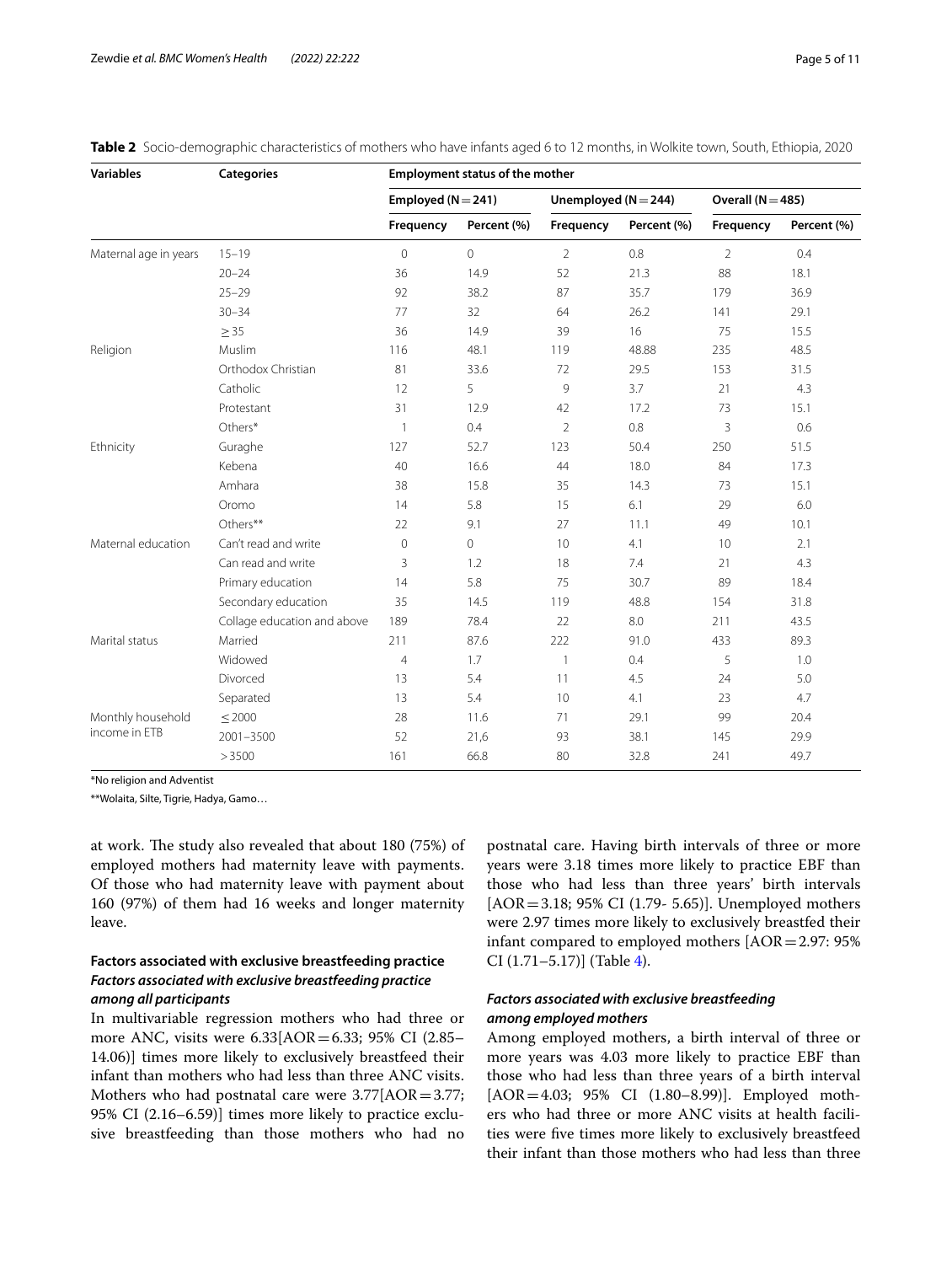| <b>Variables</b>                    | <b>Categories</b> | Maternal employment status |             |                          |             |                       |                |  |
|-------------------------------------|-------------------|----------------------------|-------------|--------------------------|-------------|-----------------------|----------------|--|
|                                     |                   | Employed ( $N = 241$ )     |             | Unemployed ( $N = 244$ ) |             | Overall ( $N = 485$ ) |                |  |
|                                     |                   | Frequency                  | Percent (%) | Frequency                | Percent (%) | Frequency             | Percent (%)    |  |
| Number of children                  | $1 - 2$           | 147                        | 61          | 139                      | 57          | 286                   | 59             |  |
|                                     | $\geq 3$          | 94                         | 39          | 105                      | 43          | 199                   | 41             |  |
| Sex of the infant                   | Male              | 116                        | 48.1        | 126                      | 51.6        | 242                   | 49.9           |  |
|                                     | Female            | 125                        | 51.9        | 118                      | 48.4        | 243                   | 50.1           |  |
| Birth order of infant               | $1 - 2$           | 149                        | 61.8        | 142                      | 58.2        | 291                   | 60             |  |
|                                     | $\geq$ 3          | 92                         | 38.2        | 102                      | 41.8        | 194                   | 40             |  |
| Birth interval in month             | $\leq$ 35         | 57                         | 32.2        | 39                       | 22          | 96                    | 27             |  |
|                                     | $\geq$ 36         | 120                        | 67.8        | 138                      | 78          | 258                   | 73             |  |
| ANC visit                           | Yes               | 232                        | 96.3        | 243                      | 99.6        | 475                   | 98             |  |
|                                     | No                | 9                          | 3.7         | 1                        | 0.4         | 10                    | $\overline{2}$ |  |
| Number of ANC visits                | $1 - 2$           | 32                         | 13.8        | 33                       | 13.6        | 65                    | 13.7           |  |
|                                     | $\geq$ 3          | 200                        | 86.2        | 210                      | 86.4        | 410                   | 86.3           |  |
| Breastfeeding counseling during ANC | Yes               | 186                        | 77.2        | 193                      | 79.4        | 379                   | 79.8           |  |
|                                     | No                | 46                         | 19.1        | 50                       | 20.6        | 96                    | 20.2           |  |
| Place of delivery                   | Health facility   | 240                        | 99.6        | 242                      | 99.2        | 482                   | 99             |  |
|                                     | Home              | $\overline{1}$             | 0.4         | $\overline{2}$           | 0.8         | 3                     |                |  |
| Mode of delivery                    | Normal/vaginal    | 225                        | 93.4        | 232                      | 95.1        | 457                   | 94             |  |
|                                     | C/S               | 16                         | 6.6         | 12                       | 4.9         | 28                    | 6              |  |
| PNC service                         | Yes               | 124                        | 51.5        | 107                      | 43.9        | 231                   | 47.6           |  |
|                                     | No                | 117                        | 48.5        | 137                      | 56.1        | 254                   | 52.4           |  |
| Breastfeeding counseling during PNC | Yes               | 120                        | 96.8        | 104                      | 97.2        | 224                   | 97             |  |
|                                     | No                | $\overline{4}$             | 3.2         | 3                        | 2.8         | $\overline{7}$        | $\overline{3}$ |  |
| Social support for EBF              | Yes               | 105                        | 43.6        | 130                      | 53.3        | 235                   | 48.5           |  |
|                                     | No                | 136                        | 56.4        | 114                      | 46.7        | 250                   | 51.5           |  |
| Maternal EBF knowledge              | Poor              | 16                         | 6.6         | 8                        | 3.3         | 24                    | 5              |  |
|                                     | Adequate          | 225                        | 93.4        | 236                      | 96.7        | 461                   | 95             |  |

<span id="page-5-0"></span>**Table 3** Maternal health service and infant related characteristics of mothers of infants aged 6–12 months in Wolkite town, Southwest Ethiopia, 2020

antenatal care visits [AOR=5.39; 95% CI (1.49–19.45)]. Employed mothers who had postnatal care were 4.56 times more likely to practice EBF than those mothers who had no postnatal care [AOR=4.56; 95% CI (2.0– 9.4)] (Table [5](#page-6-1)).

## *Factors associated with exclusive breastfeeding among unemployed mothers*

In multivariable analysis, unemployed mothers who had three or more ANC visits to a health facility were 5.11 times more likely to practice EBF as compared to mothers who had less than three ANC visits [AOR=5.11; 95% CI (1.66–15.8)]. Unemployed mothers who were not given breastfeeding counseling during ANC visits were 85% less likely to EBF than those unemployed mothers who had breastfeeding counseling during ANC visits [AOR=0.15; 95% CI 0.15 (0.06–0.41)]. Unemployed mothers who had social support were 3.05 times more likely to practice EBF than those mothers who had no social support [AOR=3.05; 95% CI (1.23–7.6)]. Similarly, mothers who had a history of breast disease were 72% times more likely to cease EBF compared to mothers who had no history of breast disease  $[AOR=0.28; 95%$ CI (0.08–0.99)] (Table [6\)](#page-7-0).

## **Discussion**

This study assessed the association between maternal employment status and exclusive breastfeeding practice among mothers of infants aged 6–12 months. Due to its several benefts for the child and the mother, WHO and UNICEF recommend exclusive breastfeeding for six consecutive months  $[1-3]$  $[1-3]$ .

The prevalence of EBF in this study was 63.9% (59.8– 68.2%) which is similar to the study done in diferent parts of Ethiopia such as; the Southern region 63.8%,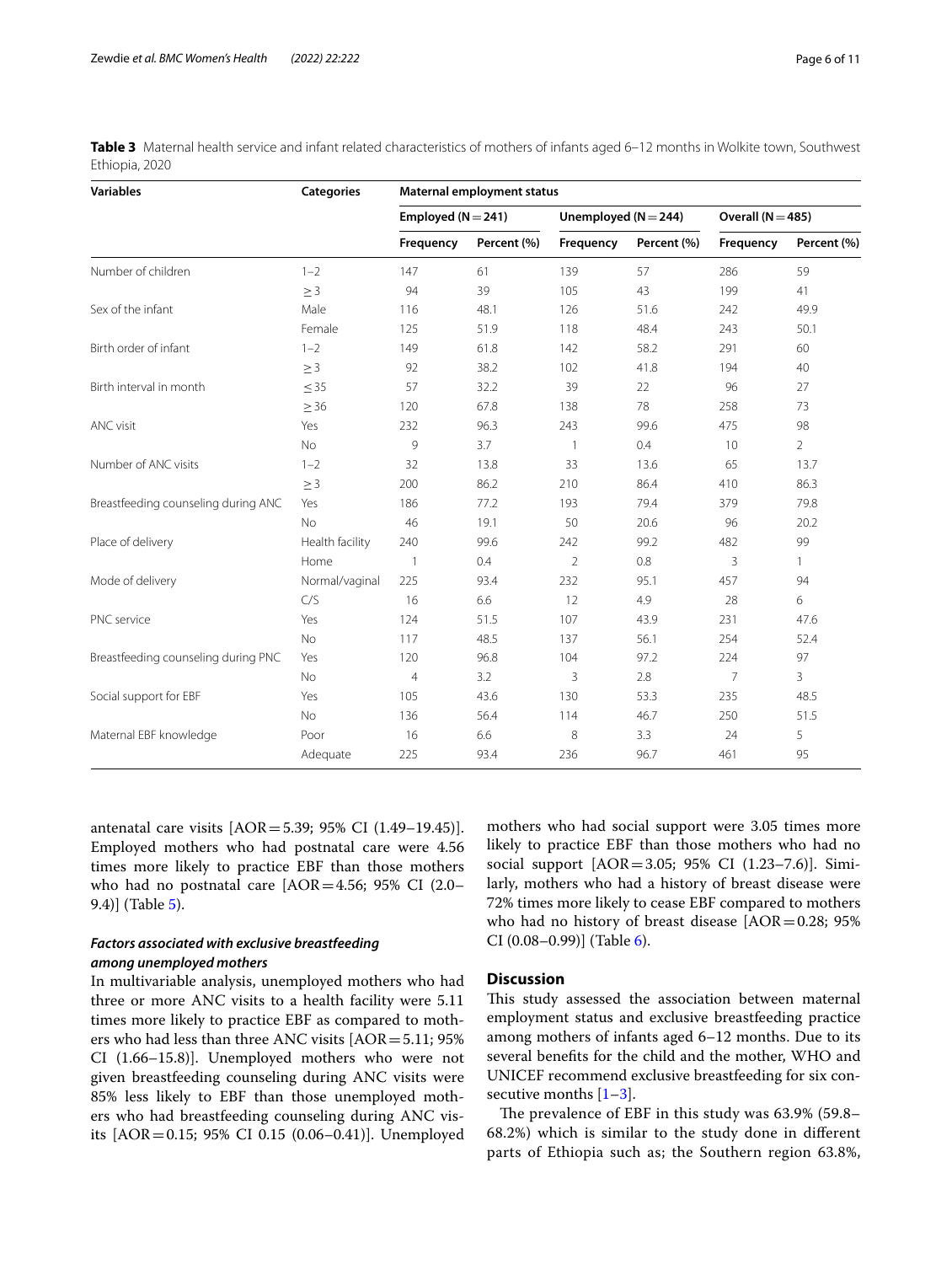<span id="page-6-0"></span>**Table 4** Bi-variable and multivariable analysis of factors associated with exclusive breastfeeding practice among mothers of infants aged 6–12 months in Wolkite town, Southwest Ethiopia, 2020

| <b>Variables</b>          | <b>Categories</b> | EBF practice for six months |             | <b>COR (95% CI)</b> | AOR (95% CI)       | P value  |
|---------------------------|-------------------|-----------------------------|-------------|---------------------|--------------------|----------|
|                           |                   | Yes                         | No          |                     |                    |          |
| Number of children        | $1 - 2$           | 166 (53.5%)                 | 120 (68.6%) |                     |                    |          |
|                           | $\geq$ 3          | 144 (46.5%)                 | 55 (31.4%)  | 1.89 (1.28, 2.80)   | 1.34(0.8, 2.36)    | 0.245    |
| Birth interval in months  | < 36              | 42 (43.8%)                  | 54 (56.3%)  |                     |                    |          |
|                           | $\geq$ 36         | 194 (56.3%)                 | 64 (24.8%)  | 3.99 (2.38, 6.38)   | 3.18 (1.79, 5.65)  | < 0.0001 |
| Number of ANC visit       | $1 - 2$           | 19 (29.2%)                  | 46 (70.8%)  |                     |                    |          |
|                           | $\geq$ 3          | 291 (70%)                   | 119 (29%)   | 5.92 (3.33, 10.53)  | 6.33 (2.85, 14.06) | < 0.0001 |
| Postnatal care            | Yes               | 188 (81.4%)                 | 43 (18.6%)  | 4.73 (3.13, 7.15)   | 3.77 (2.16, 6.59)  | < 0.0001 |
|                           | No.               | 122 (48%)                   | 132 (52%)   |                     |                    |          |
| Knowledge of EBF          | Poor              | $4(1.3\%)$                  | 20 (11.4%)  |                     |                    |          |
|                           | Adequate          | 306 (98.7%)                 | 155 (88.6%) | 9.87 (3.32, 29.82)  | 1.63 (0.24, 11.23) | 0.618    |
| Having social support     | Yes               | 181 (77%)                   | 54 (23%)    | 3.14(2.12, 4.65)    | 1.66(0.97, 2.86)   | 0.067    |
|                           | No.               | 129 (51.6%)                 | 121 (48.4%) |                     |                    |          |
| History of breast disease | Yes               | $16(6.1\%)$                 | 26 (14.9%)  |                     |                    |          |
|                           | No.               | 291 (93.9%)                 | 149 (85.1%) | 2.67 (1.43, 4.99)   | 2.01 (0.84, 4.83)  | 0.117    |
| <b>Employment status</b>  | Employed          | 131 (54.6%)                 | 109 (45.4%) |                     |                    |          |
|                           | Unemployed        | 179 (73.1%)                 | 66 (26.9%)  | 2.26(1.54, 3.3)     | 2.97 (1.71, 5.17)  | < 0.0001 |

<span id="page-6-1"></span>**Table 5** Bi-variable and multivariable analysis of factors associated with exclusive breastfeeding practice among employed mothers of infants aged 6–12 months in Wolkite town, Southwest Ethiopia, 2020

| <b>Variables</b>            | <b>Categories</b> | <b>EBF practice for six months</b> |            | <b>COR (95% CI)</b> | AOR (95% CI)       | P value  |  |
|-----------------------------|-------------------|------------------------------------|------------|---------------------|--------------------|----------|--|
|                             |                   | Yes                                | No         |                     |                    |          |  |
| Number of children          | $1 - 2$           | 73 (55.3%)                         | 74 (67.9%) |                     |                    |          |  |
|                             | $\geq$ 3          | 59 (44.7%)                         | 35 (32.1%) | 1.71 (1.01, 2.99)   | 1.02 (0.48, 2.17)  | 0.952    |  |
| Birth interval              | $<$ 36 months     | 21 (20.6%)                         | 36 (48%)   |                     |                    |          |  |
|                             | $>$ 36 months     | 81 (79.4%)                         | 38 (52%)   | 3.56 (1.84, 6.89)   | 4.03 (1.80, 8.99)  | 0.001    |  |
| Number of ANC visits        | $1 - 2$           | 6(4.5%)                            | 26 (26%)   |                     |                    |          |  |
|                             | $\geq$ 3          | 126 (95.5%)                        | 74 (74%)   | 7.4 (2.90, 18.76)   | 5.39 (1.49, 19.45) | 0.01     |  |
| Postnatal care              | Yes               | 94 (71.2%)                         | 30 (27.5%) | 6.51 (3.70, 11.46)  | 4.56(2.0, 9.4)     | < 0.0001 |  |
|                             | No                | 38 (28.8%)                         | 79 (72.5%) |                     |                    |          |  |
| Knowledge                   | Poor              | 3(2.3%)                            | 13 (11.9%) | 0.17(0.048, 0.62)   | 1.02(0.1, 10.61)   | 0.986    |  |
|                             | Adequate          | 129 (97.7%)                        | 96 (88.1%) |                     |                    |          |  |
| Social support              | Yes               | 69 (52.3%)                         | 36 (33%)   | 2.22 (1.31, 3.76)   | 1.28 (0.62, 2.65)  | 0.507    |  |
|                             | No                | 63 (47.7%)                         | 73 (67%)   |                     |                    |          |  |
| Presence of maternity leave | Yes               | 115 (87.8%)                        | 65 (59.6%) | 4.87 (2.55, 9.30)   | 2.45 (0.94, 6.4)   | 0.068    |  |
|                             | No                | 16 (12.2%)                         | 44 (40.4%) |                     |                    |          |  |

Afar region 62%, Oromia region 65.6% [\[26](#page-9-23)], Hawassa 61% [[27\]](#page-9-24), Boditi Town, Woliata 64.8% [\[28\]](#page-9-25) and with the study of global breastfeeding in twenty-frst century 63%  $[29]$  $[29]$ . This finding is higher than the global target of exclusive breastfeeding practice of 50% in 2025 [[7\]](#page-9-6), Saudi Arabia 37% [\[30](#page-10-1)], African regions such as Zimbabwe 36% [[31](#page-10-2)], Tanzania 38.8% [\[32](#page-10-3)], Kenya 45.5% [[33](#page-10-4)], Ghana 50.6% [[34\]](#page-10-5), East Africa 42% [[9\]](#page-9-8), Somaliland 20.47% [\[35](#page-10-6)]. It is also higher than the mini Ethiopian demographic health survey,2019 report 59% [[10](#page-9-9)], national trend studies in Ethiopia 59.9% [\[15](#page-9-14)], and Addis Ababa, Ethiopia 29.3% [[36\]](#page-10-7). The potential variation of the fnding of the current study from the two national studies might be due to study area diference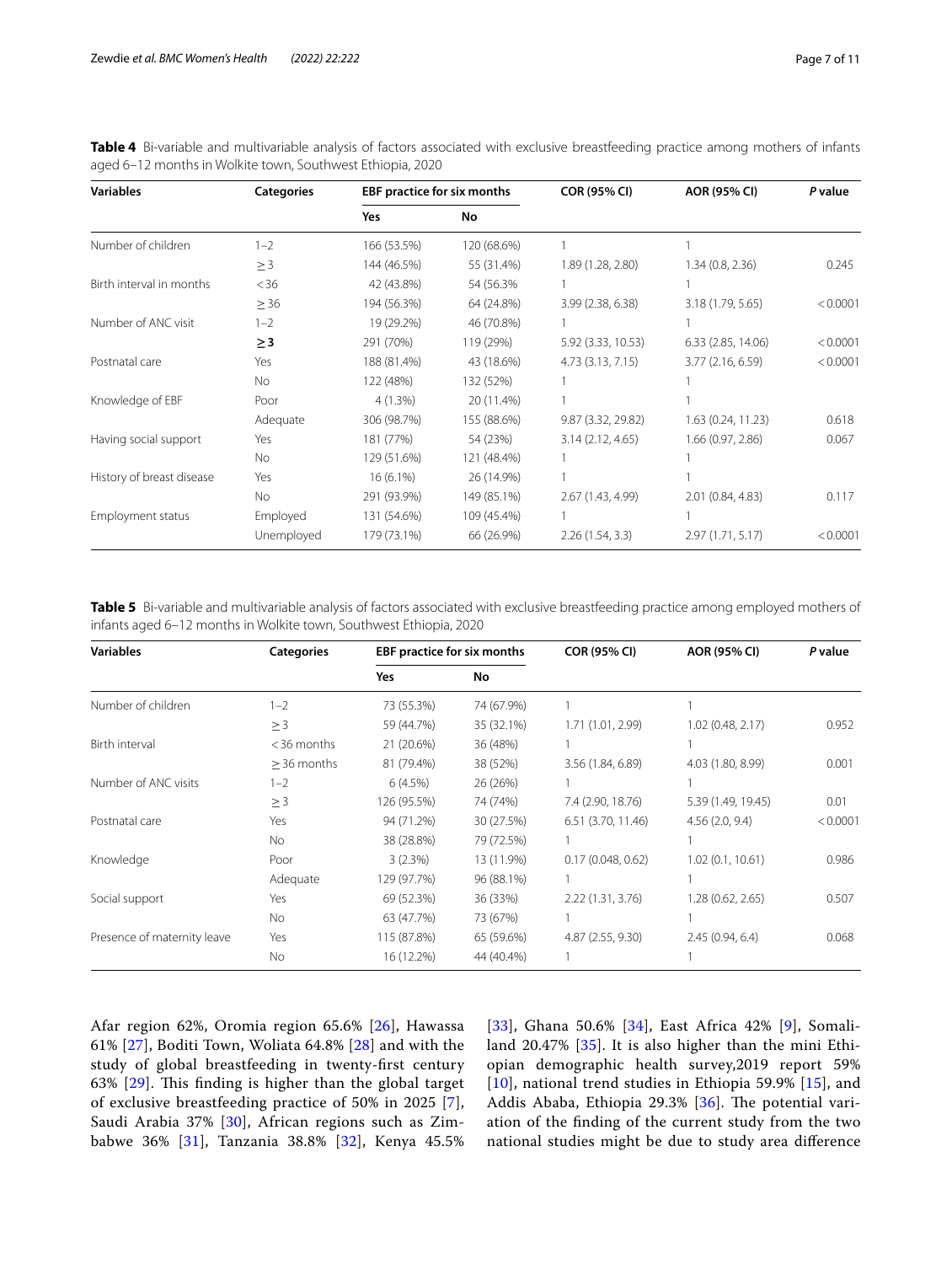| <b>Variables</b>                                | <b>Categories</b> | <b>EBF practice for six months</b> |            | <b>COR (95% CI)</b> | AOR (95% CI)       | P value  |
|-------------------------------------------------|-------------------|------------------------------------|------------|---------------------|--------------------|----------|
|                                                 |                   | Yes                                | No         |                     |                    |          |
| Number of children                              | $1 - 2$           | 93 (52.2%)                         | 46 (69.7%) |                     |                    |          |
|                                                 | $\geq$ 3          | 85 (47.8%)                         | 20 (30.3%) | 2.1(1.15, 3.84)     | 2.16(0.9, 5.2)     | 0.085    |
| Birth interval                                  | $<$ 36 months     | 21 (15.7%)                         | 18 (41.9%) |                     |                    |          |
|                                                 | $>$ 36 months     | 113 (84.3%)                        | 24 (58.1%) | 3.87(1.8, 8.32)     | 2.17 (0.82, 5.73)  | 0.120    |
| Having breastfeeding coun-<br>seling during ANC | Yes               | 155 (87%)                          | 38 (58%)   |                     |                    |          |
|                                                 | No                | 23 (13%)                           | 27 (42%)   | 0.21(0.11, 0.4)     | 0.15(0.06, 0.41)   | < 0.0001 |
| Number of ANC                                   | $1-2$ times       | 13 (7.3%)                          | 20 (30.8%) |                     |                    |          |
|                                                 | $\geq$ 3 times    | 165 (92.7%)                        | 45 (69.2%) | 5.64 (2.6, 12.21)   | 5.11 (1.66, 15.8)  | 0.005    |
| PNC service                                     | Yes               | 94 (52.8%)                         | 13 (19.7%) | 4.56 (2.33, 8.95)   | 2.00(0.76, 5.25)   | 0.16     |
|                                                 | No                | 84 (47.2%)                         | 53 (80.3%) |                     |                    |          |
| Knowledge of EBF                                | Poor              | $1(0.6\%)$                         | 7(10.6%)   | 0.05(0.01, 0.4)     | 0.125(0.003, 5.99) | 0.293    |
|                                                 | Adequate          | 177 (99.4%)                        | 59 (89.4%) |                     |                    |          |
| Social support                                  | Yes               | 112 (62.9%)                        | 18 (27.3%) | 4.53 (2.43, 8.42)   | 3.05 (1.23, 7.6)   | 0.016    |
|                                                 | <b>No</b>         | 66 (37.1%)                         | 48 (72.7%) |                     |                    |          |
| History of breast disease                       | Yes               | $11(6.2\%)$                        | 13 (19.7%) | 0.27(0.11, 0.64)    | 0.28(0.08, 0.99)   | 0.049    |
|                                                 | <b>No</b>         | 167 (93.8%)                        | 53 (80.3%) |                     |                    |          |

<span id="page-7-0"></span>**Table 6** Bi-variable and multivariable analysis of factors associated with exclusive breastfeeding practice among unemployed mothers of infants aged 6–12 months in Wolkite town, Southwest Ethiopia, 2020

since those studies use the national data which lower the prevalence while the current study focuses on a specific area (Wolkite town). The difference from the study in Addis Ababa might be the efect of the 2016 national nutritional strategy including the increment of maternity leave; since the study in Addis Ababa was done before the policy change. On the contrary, EBF practice in this study is lower than the study conducted in Bahirdar 86.4%  $[37]$  $[37]$ . The difference might be due to variation in measurement of exclusive breast feeding practice; since, the study in Bahirdar measures' a one day pre survey EBF practice while the current study assess infant feeding during six months. The finding implies strong effort should be made to raise mother's EBF practice including implementation of the national nutritional improvement strategy of 2016.

In this study, the prevalence of EBF among employed mothers was 54.8% (95% CI 48.5–61.4%) which is lower than EBF practice among unemployed mothers 73% (95% CI 66.8–78.7%). The finding is in line with the study conducted in Nepal  $[38]$ , Ghana  $[23]$  $[23]$ , and Kenya [[24](#page-9-20)] and with studies done in Ethiopia at Injibara [[18\]](#page-9-27), Gondar [[19\]](#page-9-17), Debremarkos [[22](#page-9-21)], and Somali region [[17\]](#page-9-16). The significant difference might be due to the fact that employed mothers might not have adequate time to feed breast milk to their infants during working hours as unemployed mothers. Since, unemployed mothers usually have fexible working hours unlike employed mothers, which may contribute to relatively higher adherence to EBF practice than employed mothers.

Regarding factors associated with EBF, the study revealed that unemployed mothers were three times more likely to practice EBF than employed mothers. This finding is similar to the studies done in Tanzania  $[32]$  $[32]$ , sub-Saharan countries [[39](#page-10-10)], and the studies in Ethiopia such as; Debremarkos [\[22\]](#page-9-21), Injibara [[18](#page-9-27)], Bahirdar [\[37](#page-10-8)], Gondar  $[19]$  $[19]$ , Hawassa  $[27]$  $[27]$  and Jigjiga  $[17]$ . The possible explanation might be unemployed women had more time to stay with their babies than employed mothers. In addition to this, lack of safe breastfeeding room at the workplace, less fexibility of managers for breastfeeding breaks, remoteness of working place from home, long working hours per day, and absence or short period of maternity leave might be the reasons for the decrement in EBF practice in employed mothers [\[38](#page-10-9)]. For instance, the presence of longer maternity leave was directly related to EBF practice compared with mothers who worked without maternity leave  $[40]$  $[40]$ . This finding suggests adequate support should be given to employed mothers including; permitting appropriate maternity leave so as to improve EBF practice.

Our study found that Mothers who had three or more ANC visits were 6.33 times more likely to practice EBF compared to women who had less than three ANC visits. This is consistent with the study on sub-Saharan countries  $[39]$  $[39]$ . This finding suggests adequate optimal breastfeeding counseling had been given to the mothers during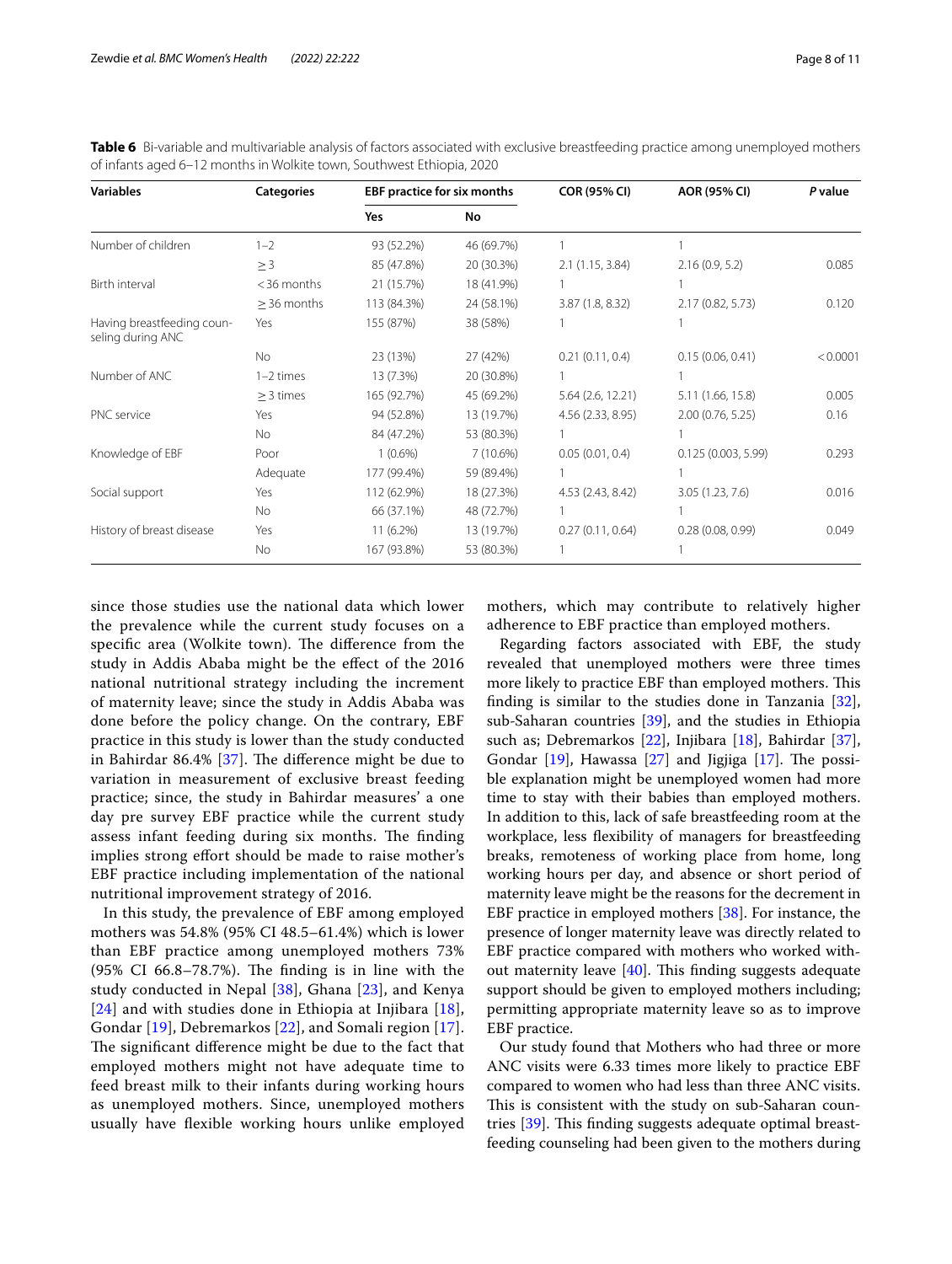frequent antenatal care visits since that is why EBF practice is higher in those mothers who have frequent antenatal care. The finding implies we should increase the frequency of ANC follow-up and breastfeeding counseling during ANC to increase EBF practice so as to improve maternal and child health.

The study also found that mothers who had a history of PNC are 3.77 times more likely to exclusively breastfeed their infant than their counterparts. This is in line with studies done in sub-Saharan countries [\[39](#page-10-10)] and studies in Ethiopia such as; Addis Ababa [[36](#page-10-7)], Debremarkos [\[22](#page-9-21)], and Boditi  $[28]$  $[28]$  $[28]$ . This suggests providing effective postnatal care by committed health care providers can delay the introduction of breast milk substitutes/formula milk/ through exclusive breastfeeding counseling. Therefore, this counseling in post-natal care enhances EBF practice. Furthermore, mothers who had more than 36-month birth interval/spacing are 3.18 times more likely to exclusively breastfeed their infant than those mothers who had lower than three years birth interval. The possible reason might be the presence of a prolonged birth interval period leads to an optimized period of exclusive breastfeeding practice. This long birth interval might also assist the woman to get enough time to think and prepare herself for the upcoming healthy infant.

Apart from the analysis of the entire data set as a unit, separate analyses have been done for employed and unemployed mothers to appreciate the diference in factors afecting EBF practice. Accordingly, among employed mothers, having; an infant birth interval of three or more years, three or more ANC visits, and access to PNC services were more likely to exclusively breastfed their infant than their counterparts. The findings are consistent with studies done in Addis Ababa [\[36\]](#page-10-7), and Gondar Ethiopia  $[19]$  $[19]$ . This finding implies strong effort should be made to increase awareness of mothers about birth spacing, ANC, and PNC service utilization to improve EBF practice so as to promote maternal and child health among employed mothers.

Similarly in the case of unemployed mothers, unemployed mothers who didn't have breastfeeding counseling during ANC visits, are 0.15 times less likely to EBF than their counterparts. This finding is consistent with the study of Injibara  $[18]$  $[18]$  and Addis Ababa  $[36]$  $[36]$ . This might be because counseling that was given during ANC visits helps mothers to understand the advantage of EBF for their child as well as for themselves and enable them to exclusively breastfeed their child. In this study, unemployed mothers who had three or more ANC visits were fve times more likely to breastfeed their infant than those mothers who had less than three ANC visits. The fnding of this study is consistent with the study fndings of Nepal [\[38](#page-10-9)], Ghana [[41](#page-10-12)], Gondar [[19](#page-9-17)], Injibara [[18](#page-9-27)], and the Somali region  $[17]$  $[17]$ . The possible explanation for this result may be when unemployed mothers had frequent ANC visits; they might grasp more information about the benefts of exclusive breastfeeding practice upon potent counseling, so, this might enhance EBF practice. Similarly, Unemployed mothers who had social support from the community or organization were three times more likely to practice EBF than their counterparts. This fnding is supported by the study done in Gondar [\[19](#page-9-17)], Hawassa  $[27]$  $[27]$ , and the Somali region  $[17]$  $[17]$ . This finding suggests when women get economic, psychological, emotional, cultural, and informational support from the community or organization, the probability of EBF practice is extremely enhanced.

Unemployed mothers who had a history of breast disease are 0.28 times less likely to practice EBF than their counterparts. This finding is supported by studies conducted in Kumasi Metropolis, Ghana [\[34](#page-10-5)], Boditi [\[28](#page-9-25)], and Hawassa, Ethiopia  $[27]$  $[27]$  $[27]$ . This might be because when women had a history of breast-related problem during the lactation period, they may consider that the quality and quantity of breast milk is affected. Thus, they might have perceived breast milk as an inappropriate choice of food that afect the health of the infant.

The study only employed a quantitative method so that miss's qualitative aspects that afect EBF practice including the attitude and beliefs of mothers related to EBF. So in the future, it is better to investigate the issue deeply by employing qualitative methods.

## **Conclusion**

In our study, exclusive breastfeeding practice is found lower compared to the expected standard of achievement. There is a significant difference in the prevalence of exclusive breastfeeding practice between employed and unemployed mothers. Unemployed mothers are more likely to exclusively breastfed their children than employed mothers. This showed that maternal employment is associated with low EBF practice. Some predictor variables are different for employed and unemployed mothers. The study found that birth interval, number of ANC visits, postnatal care, and employment status were signifcantly associated with exclusive breastfeeding among overall study participants. Among employed mothers' birth interval, the number of ANC visits and PNC service utilization is positively associated with EBF practice among employed mothers. Finally, breastfeeding counseling during ANC visits, number of ANC visits, and maternal social support from the community or organizations are signifcantly associated with EBF practice among unemployed mothers. Therefore Policymakers and program planners are called to come together and create a conducive environment for lactating employees including daycare centers and breastfeeding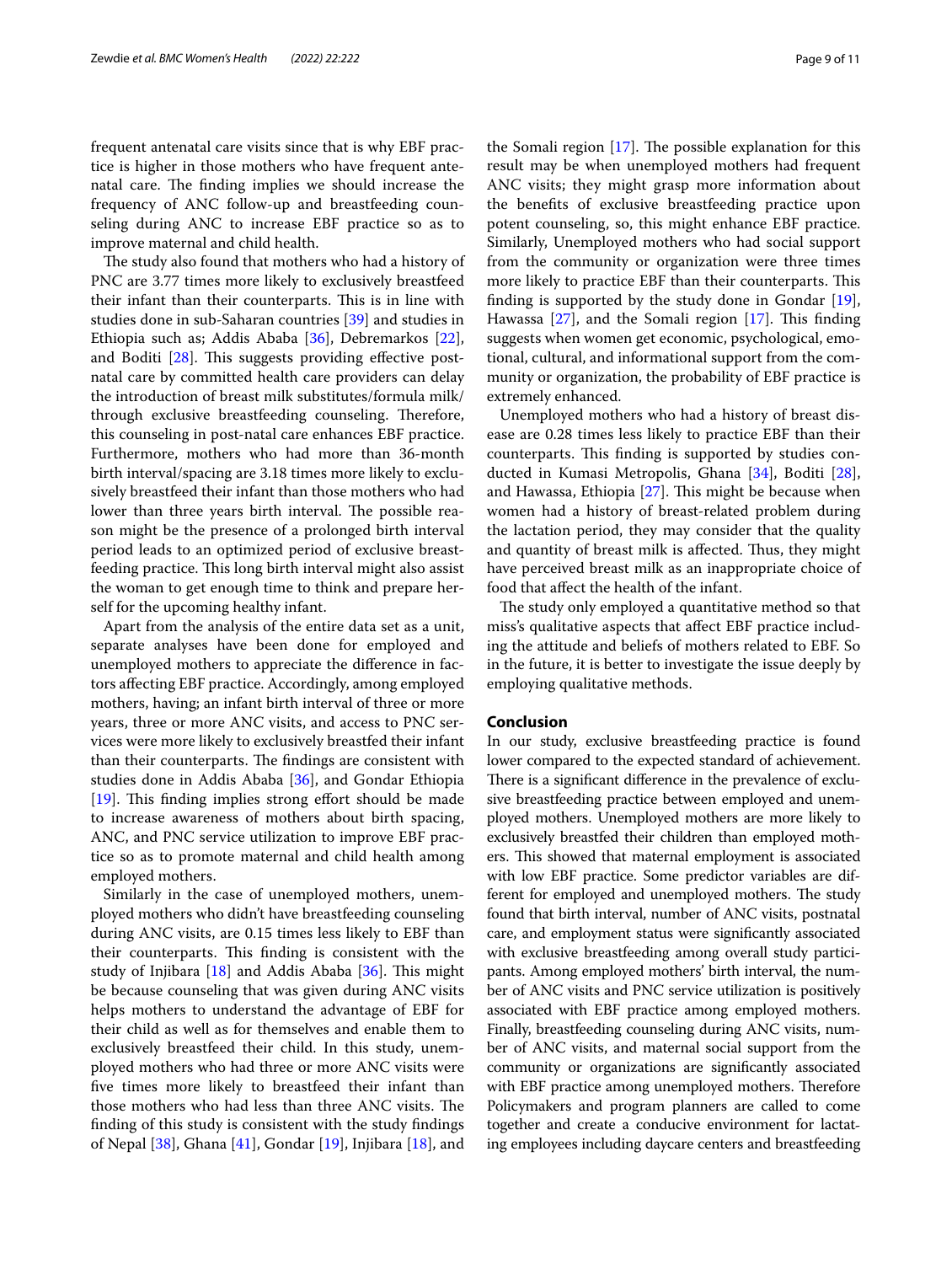rooms. Health care workers should enhance counseling on breastfeeding practice and birth spacing for mothers during antenatal and postnatal care visits. The community should provide social support for lactating women to promote exclusive breastfeeding at home and in working areas. Generally, appropriate intervention at respective predictor variables is needed to enhance EBF practice. Furthermore, researchers are expected to dig out detail on the attitude and beliefs of mothers related to EBF.

#### **Abbreviations**

ANC: Antenatal care; AOR: Adjusted odds ratio; CI: Confdence interval; EBF: Exclusive breastfeeding; EDHS: Ethiopian Demographic Health Survey; PNC: Postnatal care; SNNPR: Southern Nation Nationalities and People; UNICEF: United Nation International Children Fund; WHO: World Health Organization.

#### **Acknowledgements**

First of all, we would like to express our great thanks to Wolkite University, College of medicine and health sciences for giving the Ethical clearance for this research. Then, our heartfelt thanks go to the study participants for their gold time and the respected response they have provided to us.

#### **Author contributions**

TT: Made conceptualizations of the study, Methodology, validation, and**,** Statistical analysis coordinate data collection. AZ, AWK, and AO: performed supervision, validation, Writing, review & editing. All authors read and approved the manuscript.

#### **Funding**

The authors did not receive any funds for this research work.

#### **Availability of data materials**

All data generated or analyzed during this study are included in this published article.

#### **Declarations**

#### **Ethics approval and consent to participate**

Ethical clearance was obtained from the institutional review board of the College of Medicine and Health Science of Wolkite University with letter reference no. of CMHS/1012/2012. An official letter of permission was written from the town health office. Following an explanation of the purpose of the study written informed consent was obtained from participants. Also, affirmation was made that they are free to discontinue participation at any time without any form of prejudice. Confdentiality of information and privacy of participants was assured for all the information provided, to preserve the confdentiality the data is not exposed to the third party except investigators. All methods were carried out in accordance with relevant guidelines and regulations.

#### **Consent for publication**

Not applicable.

#### **Competing interests**

The authors declare no conficts of interest exist.

Received: 13 April 2022 Accepted: 3 June 2022

#### **References**

- <span id="page-9-0"></span>1. World health organization. Exclusive breast feeding for optimal growth, development and health of infants: Geneva, Swizerland; 2019.
- <span id="page-9-1"></span>2. UNICEF. Optimal breastfeeding: New York, USA; 2019.
- <span id="page-9-2"></span>UNICEF. Breastfeeding a mother's gift, for every child. New York, USA; 2018.
- <span id="page-9-3"></span>4. Turck D, Vidailhet M, Bocquet A, Bresson J, Briend A, Chouraqui J, et al. Breastfeeding: health benefts for child and mother. Archives de pediatrie: organe officiel de la Societe francaise de pediatrie. 2013;20:S29-48.
- <span id="page-9-4"></span>5. Horta BL, Victora CG. Long-term efects of breastfeeding: a systematic review. Geneva. 2013.
- <span id="page-9-5"></span>6. Shamir R. The benefts of breast feeding. Nestle Nutr Inst Workshop. 2016;86:67.
- <span id="page-9-6"></span>7. WHO/UNICEF. Global nutrition targets 2025: breastfeeding policy brief (WHO/NMH/NHD/14.7). Geneva. World Health Organization. 2014.
- <span id="page-9-7"></span>8. WHO. Key facts on infant and young child feeding. 2021.
- <span id="page-9-8"></span>9. World Health Organization. Infant and young child feeding; 2015.
- <span id="page-9-9"></span>10. Ethiopian Public Health Institute (EPHI) EaI. Ethiopia mini demographic and health survey: key indicators. Rockville, Maryland, USA: EPHI and ICF. 2019.
- <span id="page-9-10"></span>11. Black RE, Victora CG, Walker SP, Bhutta ZA, Christian P, de Onis M, et al. Maternal and child undernutrition and overweight in low-income and middle-income countries. Lancet. 2013;382:427.
- <span id="page-9-11"></span>12. UNICEF. A successful start in life: Improving breastfeeding in West and Central Africa. New York: UNICEF. 2010.
- <span id="page-9-12"></span>13. Biks GA, Berhane Y, Worku A, Gete YK. Exclusive breast feeding is the strongest predictor of infant survival in Northwest Ethiopia: a longitudinal study. J Health Popul Nutr. 2015;34:9.
- <span id="page-9-13"></span>14. Federal Democratic Republic of Ethiopia. National nutrition program 2016–2020; 2016.
- <span id="page-9-14"></span>15. Ahmed KY, Page A, Arora A, Ogbo FA. Trends and determinants of early initiation of breastfeeding and exclusive breastfeeding in Ethiopia from 2000 to 2016. Int Breastfeed J. 2019;14:40.
- <span id="page-9-15"></span>16. Maharlouei N, Pourhaghighi AH, Raeisi Shahraki H, Zohoori D. Factors afecting exclusive breastfeeding, using adaptive LASSO regression. IJCBNM. 2018;6(3):260.
- <span id="page-9-16"></span>17. Tadesse F, Alemayehu Y, Shine S, Asresahegn H, Tadesse T. Exclusive breastfeeding and maternal employment among mothers of infants from three to fve months old in the Fafan zone, Somali regional state of Ethiopia: a comparative cross-sectional study. BMC Public Health. 2019;19:1015.
- <span id="page-9-27"></span>18. Taddele M, Abebe L, Fentahun N. Exclusive breastfeeding and maternal employment in ethiopia: a comparative cross-sectional study. Int J Nutr Food Sci. 2014;3(6):497–503.
- <span id="page-9-17"></span>19. Chekol DA, Biks GA, Gelaw YA, Melsew YA. Exclusive breastfeeding and mothers' employment status in Gondar town, Northwest Ethiopia: a comparative crosssectional study. Int Breastfeed J. 2017;12(27):1–9.
- <span id="page-9-18"></span>20. Wolkite City Administration Health Office. Population statistics. 2019.
- <span id="page-9-19"></span>21. Central Statistics Agency (CSA) (Ethiopia), ICF International. Ethiopia demographic and health survey. In. Addis Ababa, Ethiopia and Rockville, Maryland, USA:. Central Statistical Agency (CSA) and ICF International. 2016.
- <span id="page-9-21"></span>22. Mekuria G, Edris M. Exclusive breastfeeding and associated factors among mothers in Debre Markos, Northwest Ethiopia: a cross-sectional study. Int Breastfeed J. 2015;10(1):1–7.
- <span id="page-9-26"></span>23. Nkrumah J. Maternal work and exclusive breasted practice: a community based cross-sectional study in Efutu Municipal, Ghana. Nkrumah Int Breasteed J. 2017;12:10.
- <span id="page-9-20"></span>24. Hassan M, Yasmeen BHN, Ahmed TU, Begum M, Rob AWS, Ahmed AU, et al. Practice of giving exclusive breastfeeding among the babies of working mothers and house wife mothers- a comparative study. Northern Int Med Coll J. 2014;5(2):339–41.
- <span id="page-9-22"></span>25. (UNICEF) UNCsF. Infant and Young Child Feeding (IYCF). Nutrition Section, Programming Guide. 2011.
- <span id="page-9-23"></span>26. Alebel A, Tesma C, Temesgen B, Ferede A, Kibret GD. Exclusive breastfeeding practice in Ethiopia and its association with antenatal care and institutional delivery: a systematic review and meta-analysis. Int Breastfeed J. 2018;13:31.
- <span id="page-9-24"></span>27. Adugna B, Tadele H, Reta F, Berhan AY. Determinants of exclusive breastfeeding in infants less than six months of age in Hawassa, an urban setting, Ethiopia. Int Breastfeed J. 2017;12:45.
- <span id="page-9-25"></span>28. Azeze GA, Gelaw KA, Gebeyehu NA, Gesese MM, Mokonnon TM. Exclusive breastfeeding practice and associated factors among mothers in Boditi Town, Wolaita Zone, Southern Ethiopia, 2018: a community-based crosssectional study. Int J Pediatr. 2019;8(3):1–11.